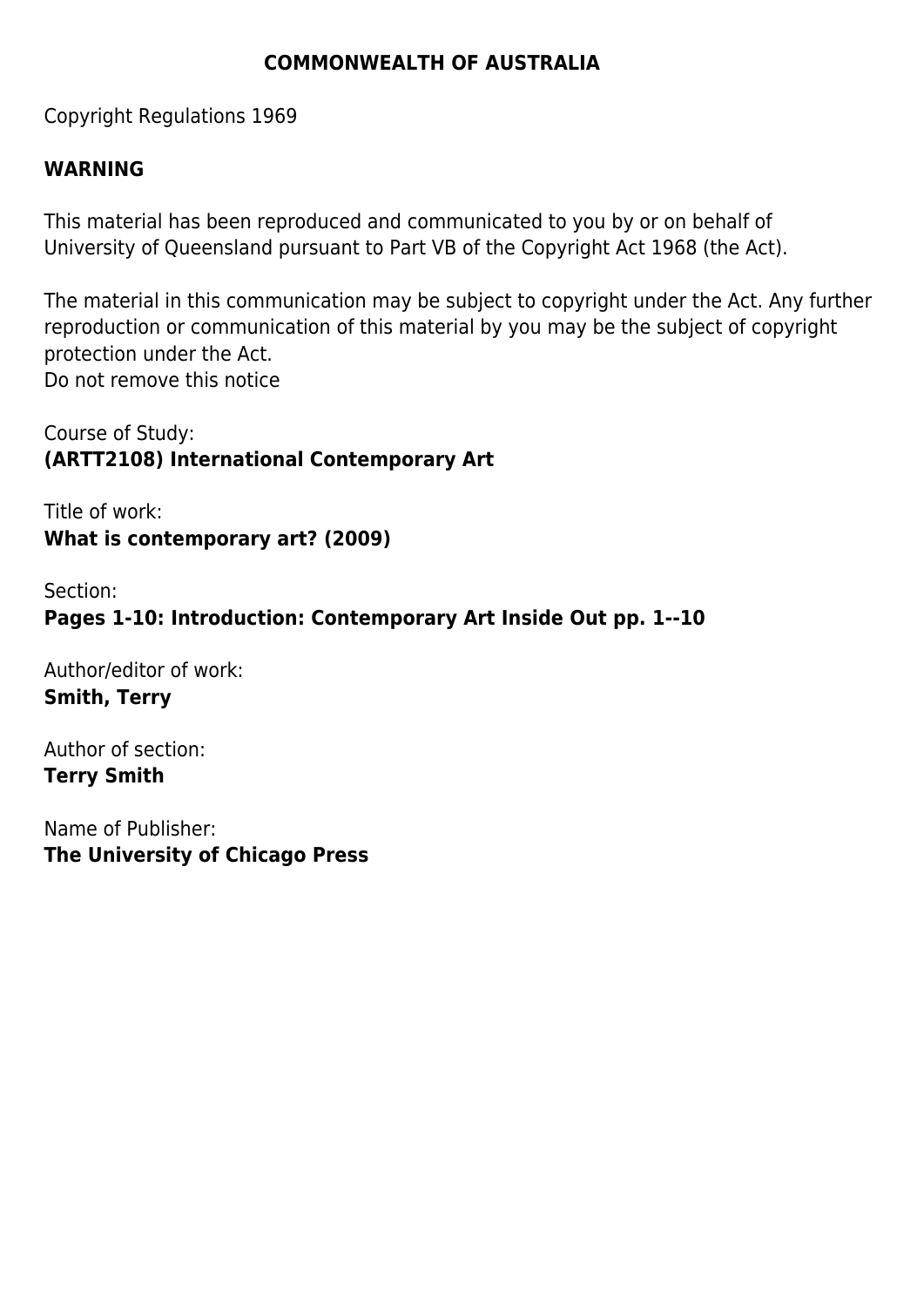# TERRY SMITH

The University of Chicago Press Chicago and London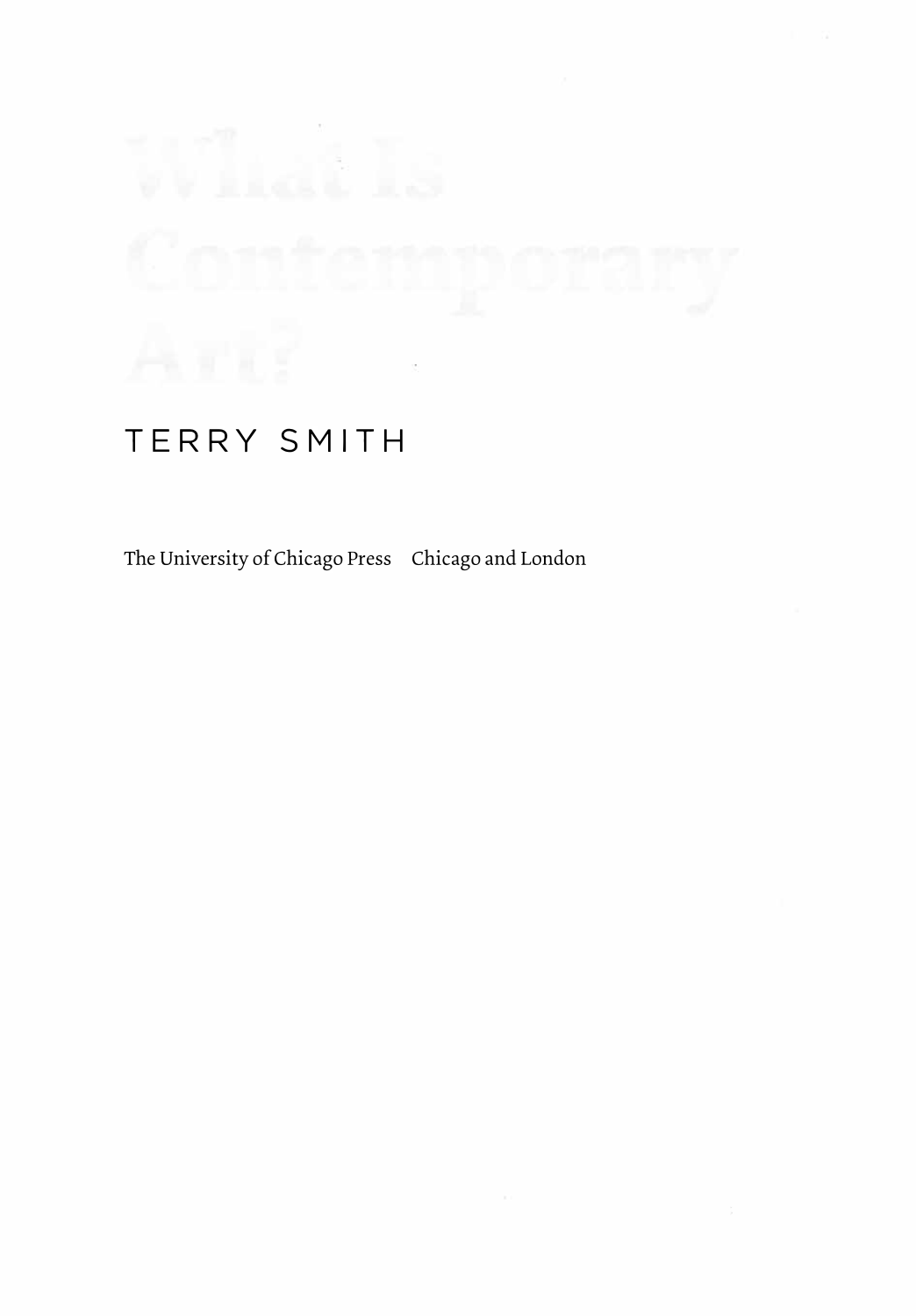Terry Smith is the Andrew W. Mellon Professor of Contemporary Art History and Theory in the Department of the History of Art and Architecture at the University of Pittsburgh, and a visiting professor in the Faculty of Architecture, University of Sydney. From 1994 to 2001, he was the Power Professor of Contemporary Art and Director of the Power Institute, Foundation for Art and Visual Culture, University of Sydney. He is the author of several books, including Transformations in Australian Art, volume 1, The Nineteenth Century: Landscape, Colony, and Nation; volume 2, The Twentieth Century: Modernism and Aboriginality; Making the Modern: Industry, Art, and Design in America; and The Architecture of Aftermath.

The University of Chicago Press, Chicago 60637 The University of Chicago Press, Ltd., London ©2009 by The University of Chicago All rights reserved. Published 2009 Printed in the United States of America

18 17 16 15 14 13 12 11 10 09 1 2 3 4 5

ISBN-13: 978·0·226-76430-6 (cloth) ISBN-13: 978-0-226-76431-3 (paper) ISBN-10: 0-226-76430-3 (cloth) ISBN-10: 0-226-76431-1 (paper)

Library of Congress Cataloging-In-Publication Data

Smith, Terry (Terry E.)

What is contemporary art? / Terry Smith. p. cm.

Includes bibliographical references and index.

ISBN-13: 978-o-226-76430-6 (cloth : alk. paper) ISBN-13: 978-o-226-76431-3 (pbk. : alk. paper) ISBN-10: o-226-76430-3 (cloth : alk. paper) ISBN-10: o-226-76431-1 (pbk. : alk. paper) 1. Art, Modern-21st century-History

and criticism. 2. Aesthetics, Modern-21St century. I. Title.

N6497.S65 2009 709.05-dc22

## 2009013809

@I The paper used in this publication meets the minimum requirements of the American National Standard for Information Sciences-Permanence of Paper for Printed Library Materials, ANSI Z39.48-1992.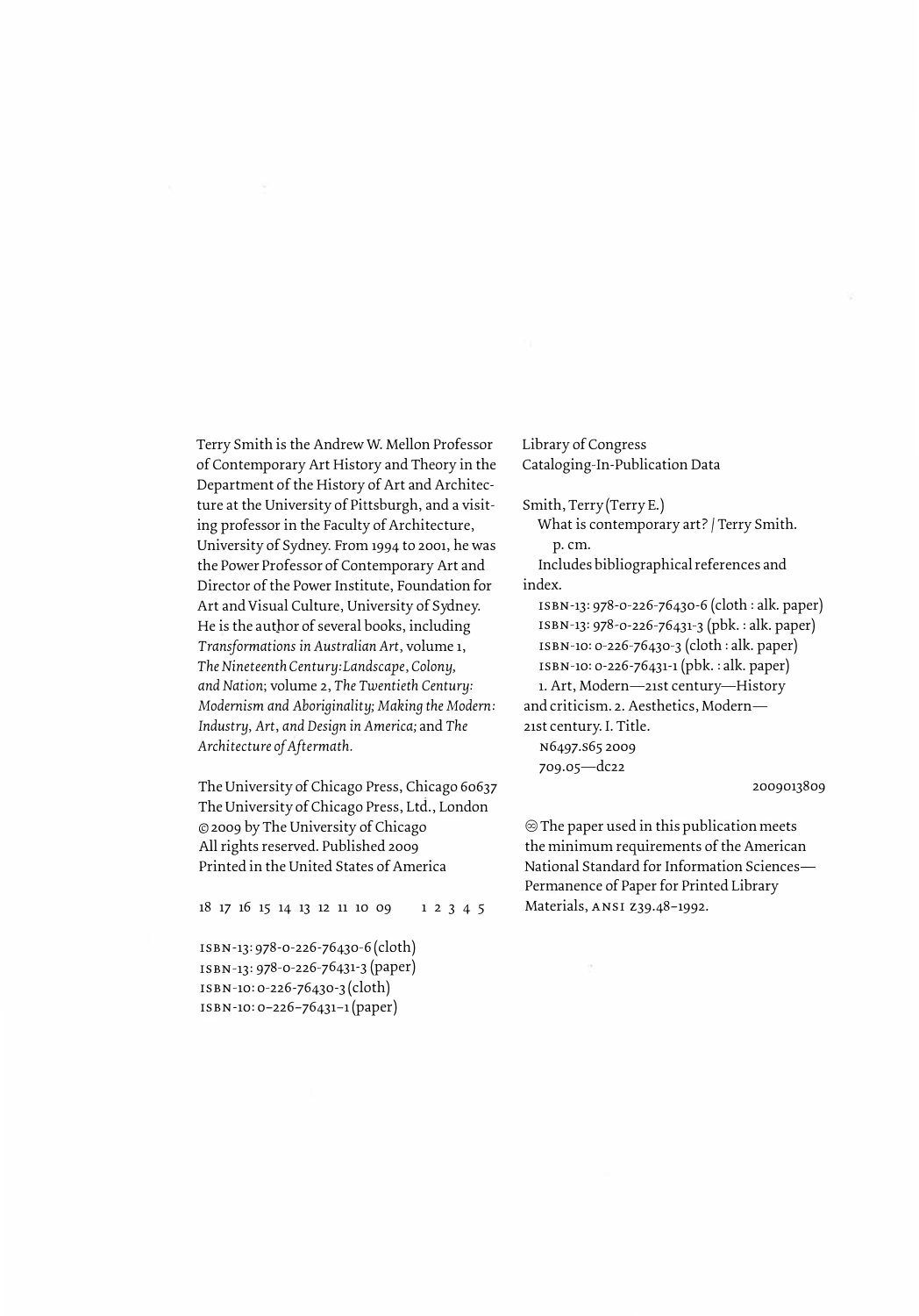No idea about contemporary art is more pervasive than the idea that one can-even should-have no idea about it. Statements such as this are typical: "How do you take in the global art world today? Even finding the terms of reference is impossible today."1 Generalization about contemporary art has evaded articulation for more than two decades: first because of fears of essentialism; followed by the sheer relief of having shaken off exclusivist theories, imposed historicisms, and grand narratives; and then, recently, delight in the simple-seeming pleasures of an open field. More prosaically, the answer has seemed obvious to the point of banality. Look around you: contemporary art is most—why not all?—of the art that is being made now. It cannot be subject to generalization and has overwhelmed art history: it is simply, totally contemporaneous. To me, however, this attitude amounts to a pluralist happy mix that seeks to pull a bland, idiot mask over the most irreducible fact about art today.

In the aftermath of modernity, art has indeed only one option: to be contemporary. But "being contemporary" these days means much more than a mindless embrace of the present. Of course all newly forged art is of its moment, and of its time, but perhaps never before has art been made within such a widespread sense that currency and contingency is all that there is in the world, all that there may ever be. Contemporaneity—which these days is multiplicitous in character but singular in its demands-requires responses that are in significant ways quite different from those that inspired the many and various modernisms of the nineteenth and twentieth centuries. This book aims to describe these responses and to show that they constitute new answers to the question: what is contemporary art?

These issues arise, in part, from a pervasive sense that the great, sustaining narratives supplied by modernity, including roles for art as mir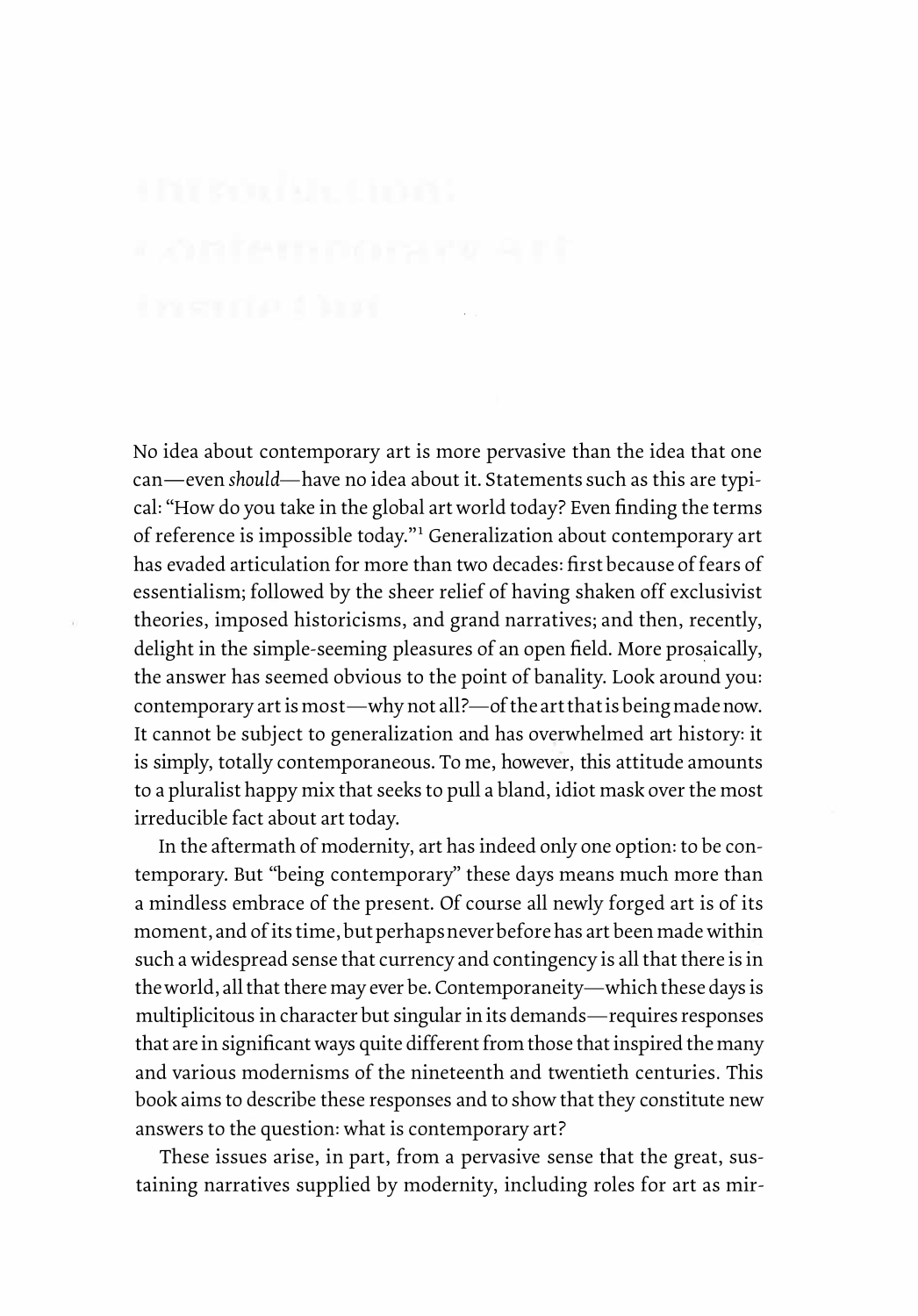ror, leisure, or licensed dissent, have had their day. The counters posed by postmodernity have become consumed in self-fulfilling prophecy. The most recent universalisms, such as globalization or the fundamentalisms, are falling conspicuously short or are overreaching, disastrously. An immediate consequence is that contemporary art has become-in its forms and its contents, its meanings and its usages—thoroughly questioning in nature, extremely wide-ranging in its modes of asking and in the scope of its inquiries. At the same time, in the absence of historical guarantees and the half-light of the deadly competition for global control, art, like every other human activity, can be no more than provisional as to its expectations about answers. Provocative testers, doubt-filled gestures, equivocal objects, tentative projections, diffident propositions, or hopeful anticipations: these are the most common forms of art today. What makes these concerns distinct from the contemporary preoccupations of previous art is that they are addressed—explicitly, although more often implicitly—not only by each work of art to itself and to its contemporaries but also, and definitively, as an interrogation into the ontology of the present, one that asks: What it is to exist in the conditions of contemporaneity?

The terms in use here will require some explaining. Each of them, although familiar, indeed ancient, has recently acquired additional connotations and, in some cases, new meaning. Many of the relationships among them are now quite different from what they have been during the past two hundred years. I will argue that these changes amount to a situation that has come to identify itself as contemporary, not only in fresh ways, but also as predominantly so. How this change has infused art practice, and vice versa, is the subject of this book.

The arguments offered in this book have been shaped by direct encounters with contemporary art: in discussions with artists as they planned upcoming projects; with works of art standing fresh in studios and at their first presentation; while involved in the planning of new museums and while visiting exhibitions at established ones; while doing the rounds of the galleries in many cities, visiting biennales across the globe, viewing private collections, and attending auctions and art fairs; participating in workshops, public fora, conference panels, or listening to lectures; and while checking out Web sites. I try to convey the sense of this art as it happened, to evoke the sites and spaces of its occurrence, the aura of its arrival, the qualities of its incipience, its present tension. This is, after all, the first and most immediate way in which art is, was, and in certain senses remains-as I write, as you read-contemporary.

2 INTRODUCTION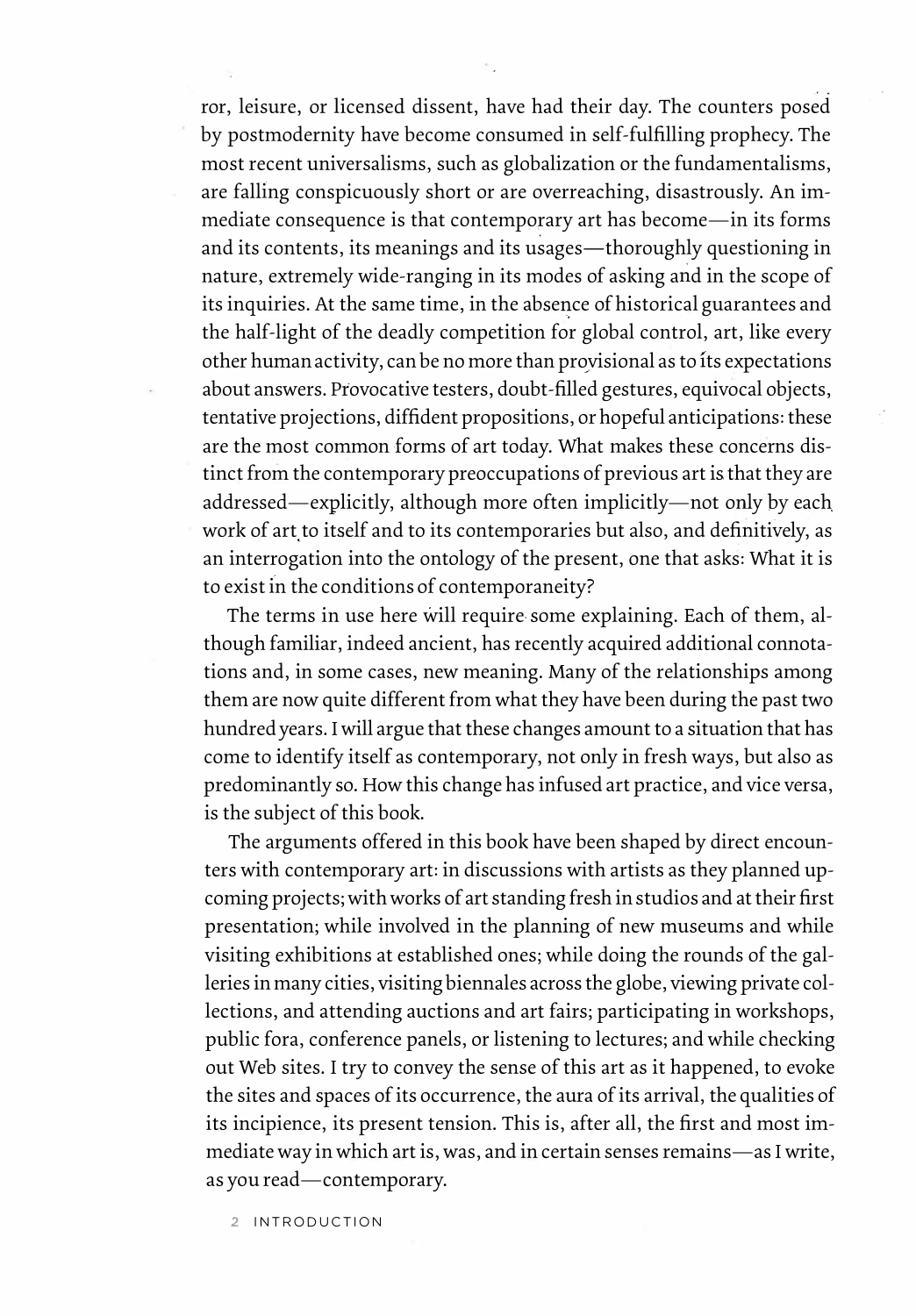I have been fortunate enough to be able to experience contemporary art as it first appeared to its publics in many parts of the world, on most continents, and to do so, in recent years especially, at a constant rate. This opened me to the second fundamental quality of the contemporary: its contemporaneousness, its coming into being at the same time as other beings, including other art. The question of what is shared and what is distinct between self and dther, between one thing and another, arises immediately. These questions inform every detail of the incessant negotiation between contemporaries, be they persons, animals, or things. Contemporary artists know this: indeed, it may be more present to them than ever before. In 1997, at the age of thirty-two, Damien Hirst, undisputed leader of the "young British artists" (known as yBas), issued an elaborate autobiography entitled I Want to Spend the Rest of My Life Everywhere, with Everyone, One to One, Always, Forever, Now.<sup>2</sup> A cunning self-promoter in a style made famous by Andy Warhol, Hirst chose a title that acknowledges the profound superficiality that drives the urge to celebrity while at the same time embracing it unreservedly. Speaking directly to the potential reader, it expresses what every book might want. Is this, too, what every work of art might want?<sup>3</sup> Probably not, but its knowing naïveté, its wild hopefulness within cynicism, captures much about what artists of Hirst's generation feel impels their lives and their art. Taken at face value, it is an appeal to move from extreme isolation to total proximity, from individual alienation to complete togetherness, from spatial uniqueness to planetary oneness, from a personal particularity to total generality, from singularity to universality—and to do so instantly, constantly, for eternity. To be, in a word, contemporary with oneself, with others, with everything in the world, and with all time. To wish for this, even though you know it is impossible, and is becoming more so every day! How cool is that?

There is another, stronger sense of contemporaneity at work here. We all come into worlds that are already formed by others who are contemporaries in various stages of negotiation, and who are themselves continually striving to grasp the arrangements in play between the noncontemporaries before and, now, after them. History is born out of this disjunction. So, too, is art. The planet itself is advanced in its unfolding, the creatures on it in their evolutionary pathways: all of these processes move, at their pace, inexorablyyet suddenly, it seems due to our impatience, precipitously. Humans have always needed to conjure narratives of cotemporality. Now, we do so with a degree of urgency that, it seems, dare not pause to check whether it has precedents. The coexistence of distinct temporalities, of different ways of being in relation to time, experienced in the midst of a growing sense that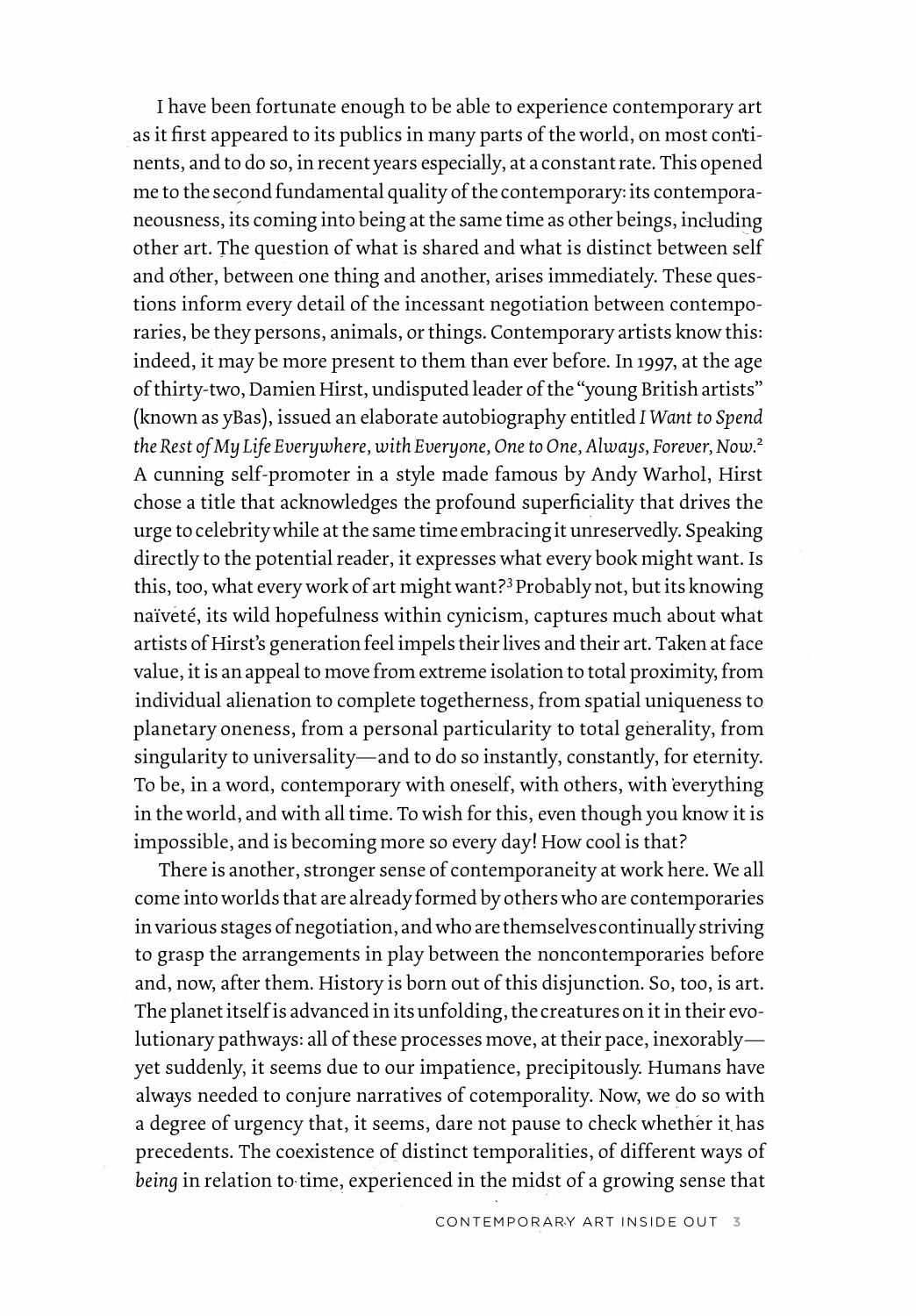many kinds of time are running out, is the third, deepest sense of the contemporary: what it is to be with time, to be contemporary.

Works of art, before they are anything else, are testimony to each of these cotemporalities-from the simple fact of their coming into being in and of themselves, through their existence in a world replete with others, to their persistence through worlds shaped by repetition and difference. These are plain facts about art. They are, I would contend, also the source and structure of valuing when it comes to art. Valuing, like everything else, plays out in quite specific ways in the contemporary situation.4

This book is organized around these three core meanings of the term "contemporary": the immediate, the contemporaneous, and the cotemporal. We will return to them (and a fourth, the relation between the modern and the contemporary) often. In themselves, these meanings are not coterminal, nor are they flat sections of the same substance. They pick out distinctive kinds of particularity and generality, highlighting volatile relationships between these philosophical staples, as well as complex shifts between personal experience and world picturing. In the following chapters, I will suggest how they are, in turn, at the core of what I will show to be the major tendencies in the world's contemporary art. We will see them, too, in the general movement of contemporary art through the world's history as it has unfolded since the 1950s, its own process of becoming contemporary.

In the final chapter, I will set out some of the implications of my argument for art criticism and art history that addresses contemporary art. There, I will comment on the approaches that many of my colleagues are taking to these questions, and I will set out my argument as a proposal for writing the history of contemporary art. Right now, however, the priority is to get you to the essays about museums, exhibitions, artists, and actions as quickly as possible. So I will add just one further section to this introduction: my argument about contemporary art in the conditions of contemporaneity, spelled out in the most summary form.

Let me begin from within the concept of the contemporary, from a pivotal distinction. There are worlds of difference (but also an always necessary implication) between the ordinary usage of the word "contemporary"-with its hip, go-with-the-flow connotations, its default recognition of whatever is happening, up-to-date, simultaneous, or contemporaneous—and the depths of meaning contained within the concept itself: con tempus came into use, and remains in use, because it points to a multiplicity of relationships between being and time. The concept originates in precisely this multiplicity and has served human thought about this multiplicity ever since. It also

4 INTRODUCTION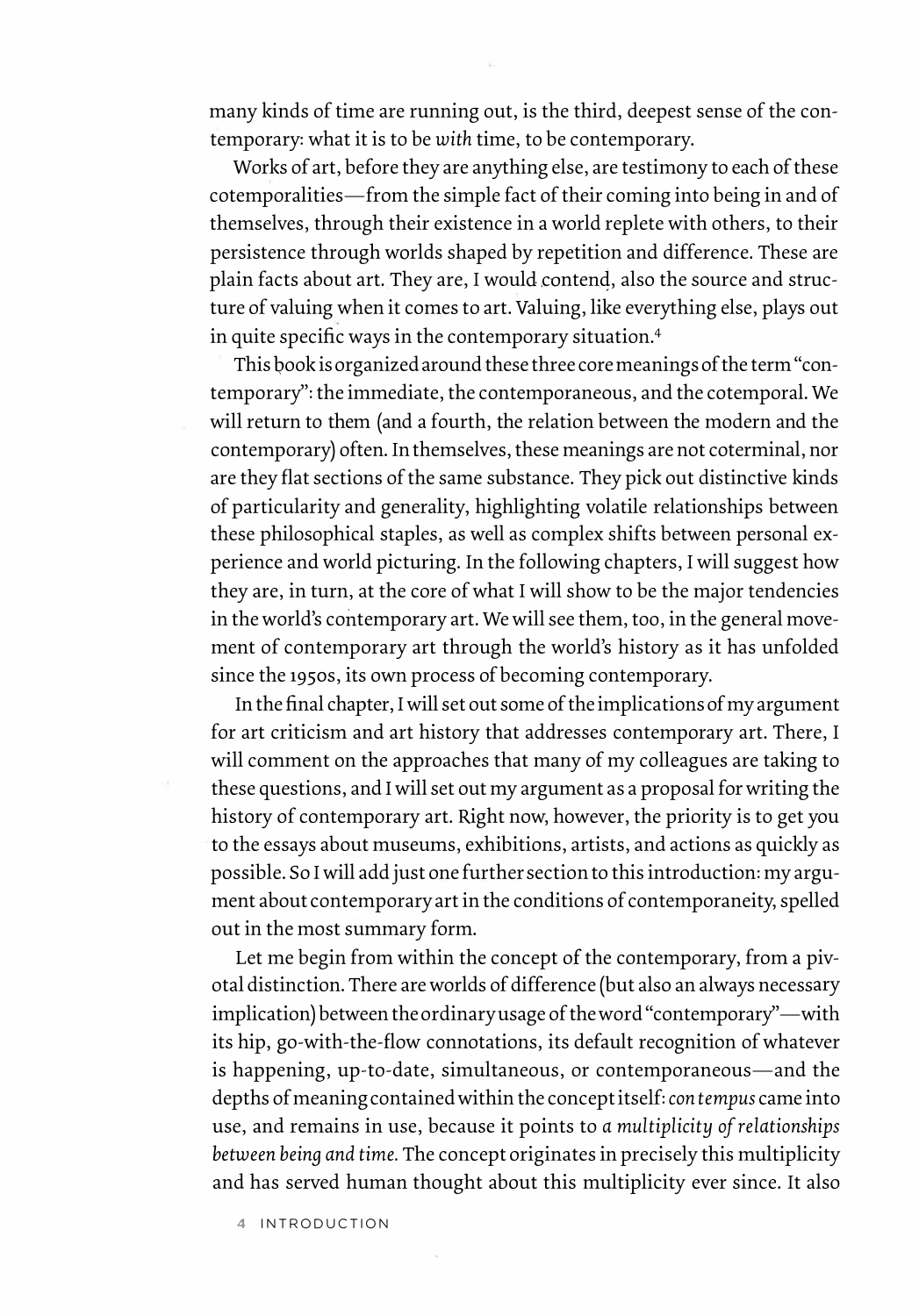originated and persists in contention against other, often more powerful, terms-notably, in recent centuries, those associated with the concept of the modern-that have sought to account for similar, often overlapping phenomena with greater precision and according to dominant values. There is no question that, for most of the twentieth century, the contemporary played second fiddle to the modern. This began to change in the final decades. In the visual arts, the big story, now so blindingly obvious, is the shift—nascent during the 1950s, emergent in the 1960s, contested during the 1970s, but unmistakable since the 1980s-from modern to contemporary art.

My elaboration of the hypothesis about art in the conditions of contemporaneity begins from the questions being asked by contemporaneity itself. What is the current world picture? How has it changed since the postwar period in Europe, since decolonization opened up Africa and Asia, and since the era of revolution versus dictatorship in South America seems to be morphing into new phases? As the world order built on first, second, third, and fourth world divisions implodes, what arrangements of power are emerging? The evident inability of governments everywhere to move from failing modern modes and frantic overreactions indicates that the new disorder is much subtler than the theses about a "clash of civilizations" and other kinds of flat theory that still underlie the world picturing of the leaders of some powerful nations and, in a deadly dialogue, inspire all kinds of fundamentalism.<sup>5</sup> Is there a more nuanced, accurate way of describing these changing conditions and the kinds of art that are being made in response to them? I will attempt this in the following pages. For starters, I offer two contentions, expressed in extremely schematic form.

Contemporaneity is the most evident attribute of the current world picture, encompassing its most distinctive qualities, from the interactions between humans and the geosphere, through the multeity of cultures and the ideoscape of global politics to the interiority of individual being. This picture can no longer be adequately characterized by terms such as "modernity" and "postmodernity," not least because it is shaped by friction between antinomies so intense that it resists universal generalization, resists even generalization about that resistance. It is, nonetheless, far from shapeless. Within contemporaneity, it seems to me, at least three sets of forces contend, turning each other incessantly. The first is globalization itself, above all, its thirsts for hegemony in the face of increasing cultural differentiation (the multeity that was released by decolonization), for control of time in the face of the proliferation of asynchronous temporalities, and for continuing exploitation of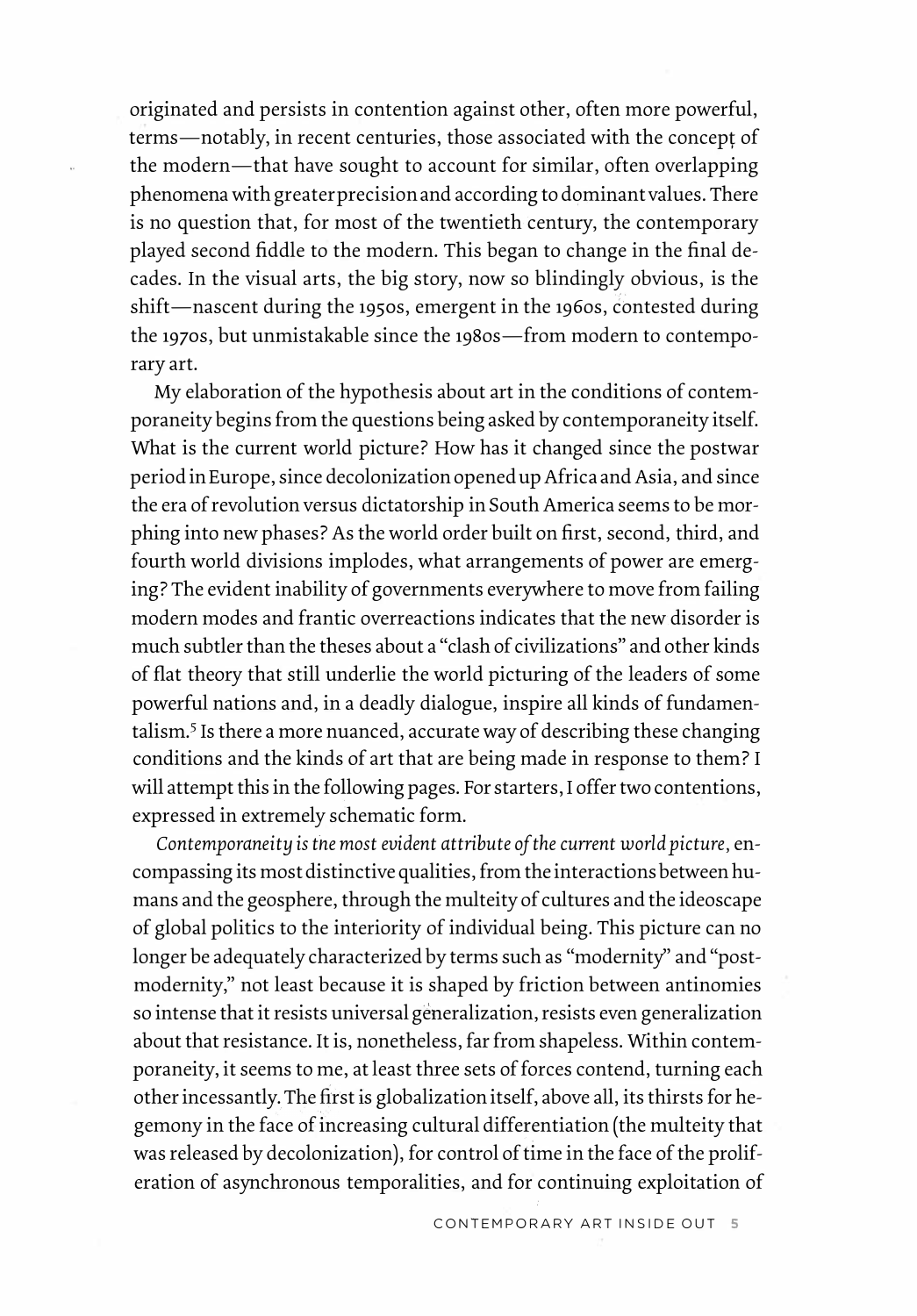natural and (to a degree not yet seen) virtual resources against the increasing evidence of the inability of those resources to sustain this exploitation. Secondly, the inequity among peoples, classes, and individuals is now so accelerated that it threatens both the desires for domination entertained by states, ideologies, and religions and the persistent dreams of liberation that continue to inspire individuals and peoples. Thirdly, we are all willynilly immersed in an infoscape-or, better, a spectacle, an image economy or a regime of representation $6-$ capable of the instant and thoroughly mediated communication of all information and any image anywhere. It is, at the same time, fissured by the uneasy coexistence of highly specialist, closed-knowledge communities; open, volatile subjects; and rampant popular fundamentalisms.

These developments have long prehistories within modernity; their contemporary configuration was signaled in the 1950s (not least in art that prioritized various kinds of immediacy), burst out during the 196os, has been evident to most since 1989, and has been unmistakable to all since 2001. They are shaping the conditions in which we experience contemporaneity as, at once, the actuality of our individual being in the world, an historic transformation, and a concept still obscure as to its limits, fragile in its foundations, yet called upon to carry unaided the entire weight of a present that it has for so long (and without notice) named.<sup>7</sup>

As I have noted, the concept of the "contemporary," far from being singular and simple-a neutral substitute for "modern"-signifies multiple ways of being with, in, and out of time, separately and at once, with others and without them. These modes, of course, have always been there. The difference nowadays is that the multiplicities of contemporary being predominate over the kinds of generative and destructive powers named by any other comparable terms (for example, the modern and its derivatives). After the era of grand narratives, they may be all that there is. Indeed—who knows?—aftermath may last forever.

Art today is shaped most profoundly by its situation within contemporaneity. Certainly, the achievements and failings of modernist, colonial, and indigenous art continue to pose inescapable challenges to current practice, but none of them, singly or together, can provide an overarching framework for practice or interpretation. Contemporaneity manifests itself not just in the unprecedented proliferation of art, or only in its seemingly infinite variegation, but above all in the emergence of, and contestation between, quite different ways of making art and communicating through it to others. Within the vast, onrushing flow of contemporary art, one can, I believe, discern

6 INTRODUCTION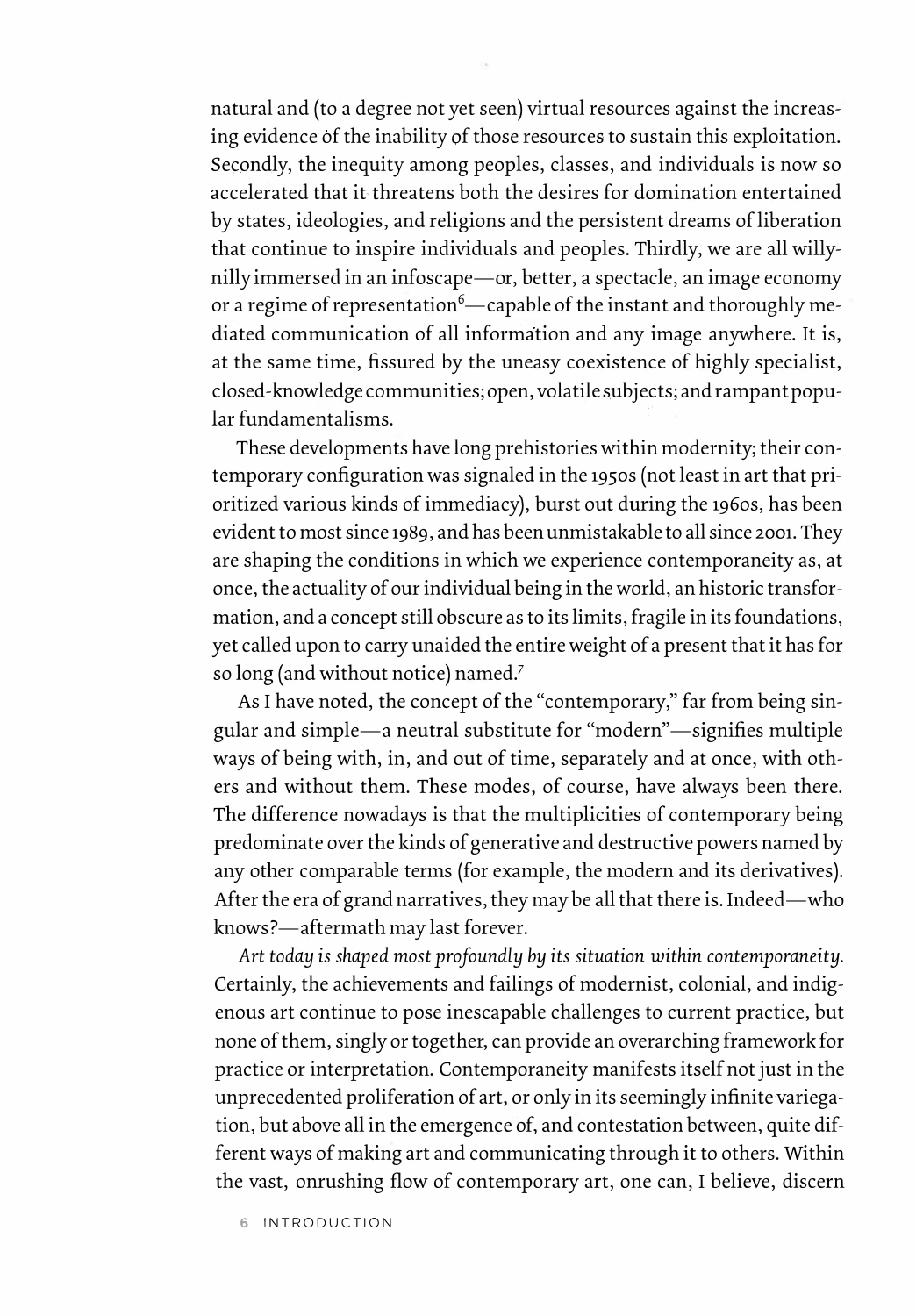three major currents, each of which is driven by a characteristic outlook, is drawn to specific sorts of content, uses a particular range of expressive modes, and prefers a certain system to disseminate its output.

The first current manifests the embrace by certain artists of the rewards and downsides of neoliberal economics, globalizing capital, and neoconservative politics. It is evident in the spectacular repetitions of avant-garde shock tactics pursued above all by Damien Hirst and the other y Bas, but also by Julian Schnabel, Jeff Koons, and many others in the United States, and by Takashi Murakami and his followers in Japan, for example. In honor of the 1997 exhibition at which this tendency, in its British form, surfaced to predictable consternation on the part of conservatives but also mainstream acceptance, we might call it "Retro-sensationalism." Since the 198os this approach has burgeoned in antagonistic but less and less disabling parallel with another, older tendency: the constant efforts of the institutions of modern art (now often labeled "Contemporary Art") to reign in the impacts of contemporaneity on art, revive earlier initiatives, cleave new art to the old modernist impulses and imperatives, and renovate them. Richard Serra, Jeff Wall, and Gerhard Richter are powerful examples of this tendency, which we might call "Remodernism." Together, these trends amount to the aesthetic of globalization, serving it through both a relentless remodernizing and a sporadic contemporizing of art. In the work of certain artists, such as Matthew Barney, both currents come together, generating an art tsunami. If this consummation had to be named, its embodiment of what Guy Debord theorized as "the society of the spectacle" might lead us to terms such as "Spectacle Art" or "Spectacularism." Similar fusions occur in the work of certain architects; for example, the cultural edifices of Frank Gehry, Santiago Calatrava, and Daniel Libeskind. "Spectacle Architecture" is a term with some currency in characterizations of their work.

The second current is quite distinct in origins, nature, and outcome. No art movements here; rather, something akin to a world wide cultural change-indeed, a postcolonial turn. Following decolonization within what were the second, third, and fourth worlds, including its impacts in what was the first world, there has emerged a plethora of art shaped by local, national, anticolonial, independent, antiglobalization values (those of diversity, identity, and critique). It circulates internationally through the activities of travelers, expatriates, the creation of new markets. It predominates in biennales. Local and internationalist values are in constant dialogue in this current—the debate is sometimes enabling, at other times disabling, but always unavoidable. We are starting to see that in the years around 1989,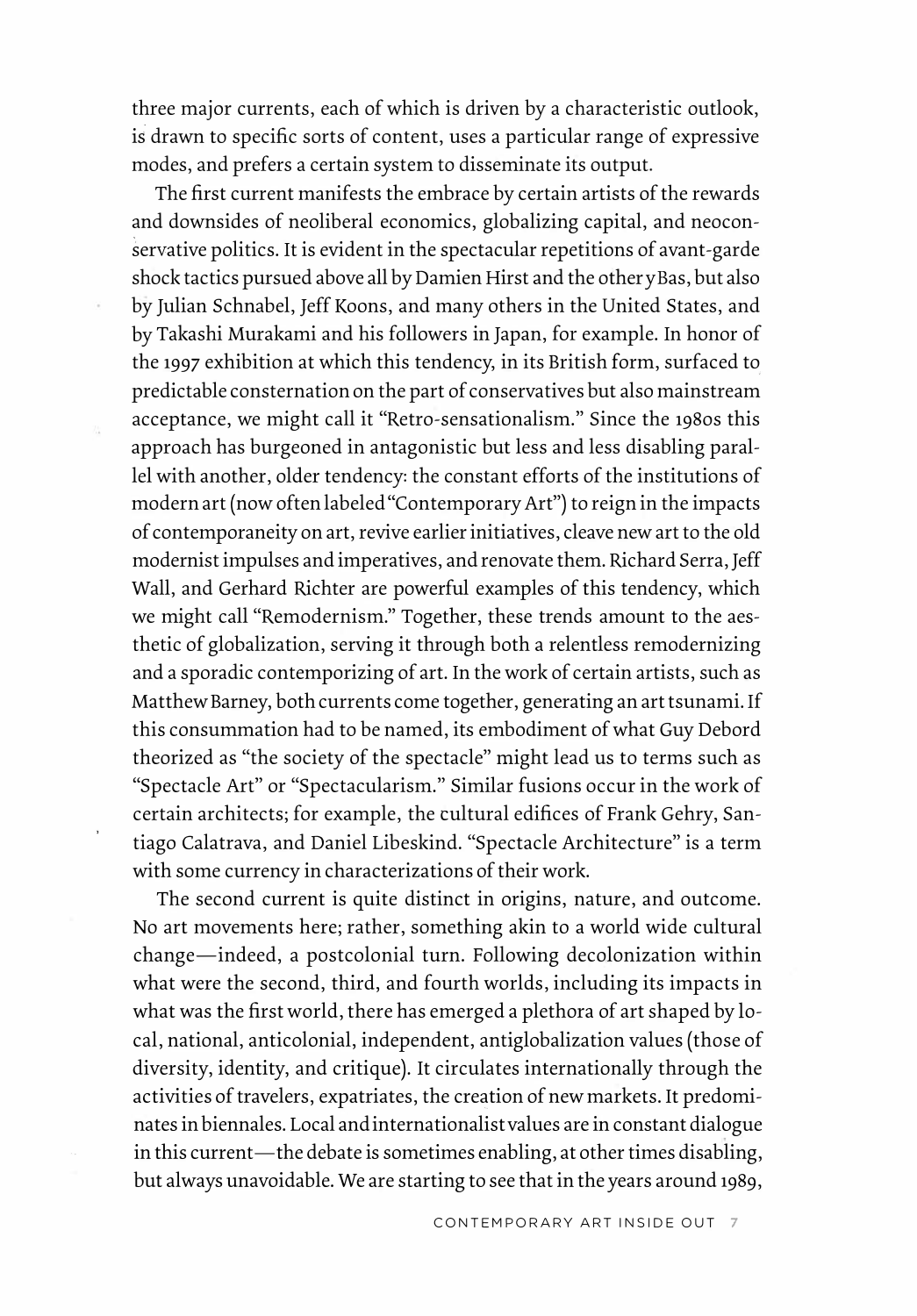shifts from modern to contemporary art occurred in every cultural milieu throughout the world, and did so distinctively in each. Just what happened is only now becoming clear, even to those who most directly participated in the events of those days. We can also see that, even as they were occurring in the conflict zones, these events inspired a critique of spectacle capitalism and globalization on the part of a number of artists working in the advanced economies. They developed practices—usually entailing research over time, widespread public involvement, and lengthy, didactic presentations—that critically trace and strikingly display the global movements of the new world disorder between the advanced economies and those connected in multiple ways with them. Working from similar perspectives, other artists were inspired to base their practice around exploring sustainable relationships with specific environments, both social and natural, within the framework of ecological values. Still others work with electronic communicative media, examining its conceptual, social, and material structures: in the context of struggles between free, constrained, and commercial access to this media and its massive colonization by the entertainment industry, artists' responses have developed from net. art toward immersive environments and explorations of avatar-viuser (visual information user) interactivity.

The third current is different in kind from the others, the outcome, largely, of a generational change occurring as the first two have unfolded. It is the very recent, worldwide yet everyday occasioning of art that-by rejecting gratuitous provocation and grand symbolic statement in favor of specific, small-scale, and modest offerings-remixes elements of the first two currents, but with less and less regard for their fading power structures and styles of struggle, and more concern for the interactive potentialities of various material media, virtual communicative networks, and open-ended modes of tangible connectivity. These artists seek to arrest the immediate, to grasp the changing nature of time, place, media, and mood today. They make visible our sense that these fundamental, familiar constituents of being are becoming, each day, steadily stranger. They raise questions as to the nature of temporality these days, the possibilities of placemaking vis-a-vis dislocation, about what it is to be immersed in mediated interactivity and about the fraught exchanges between affect and effect. Within the world's turnings and life's frictions, they seek sustainable flows of survival, cooperation, and growth.

This picture of the main currents in contemporary art became apparent to me, in broad terms, during zooo as I traveled between Australia, the United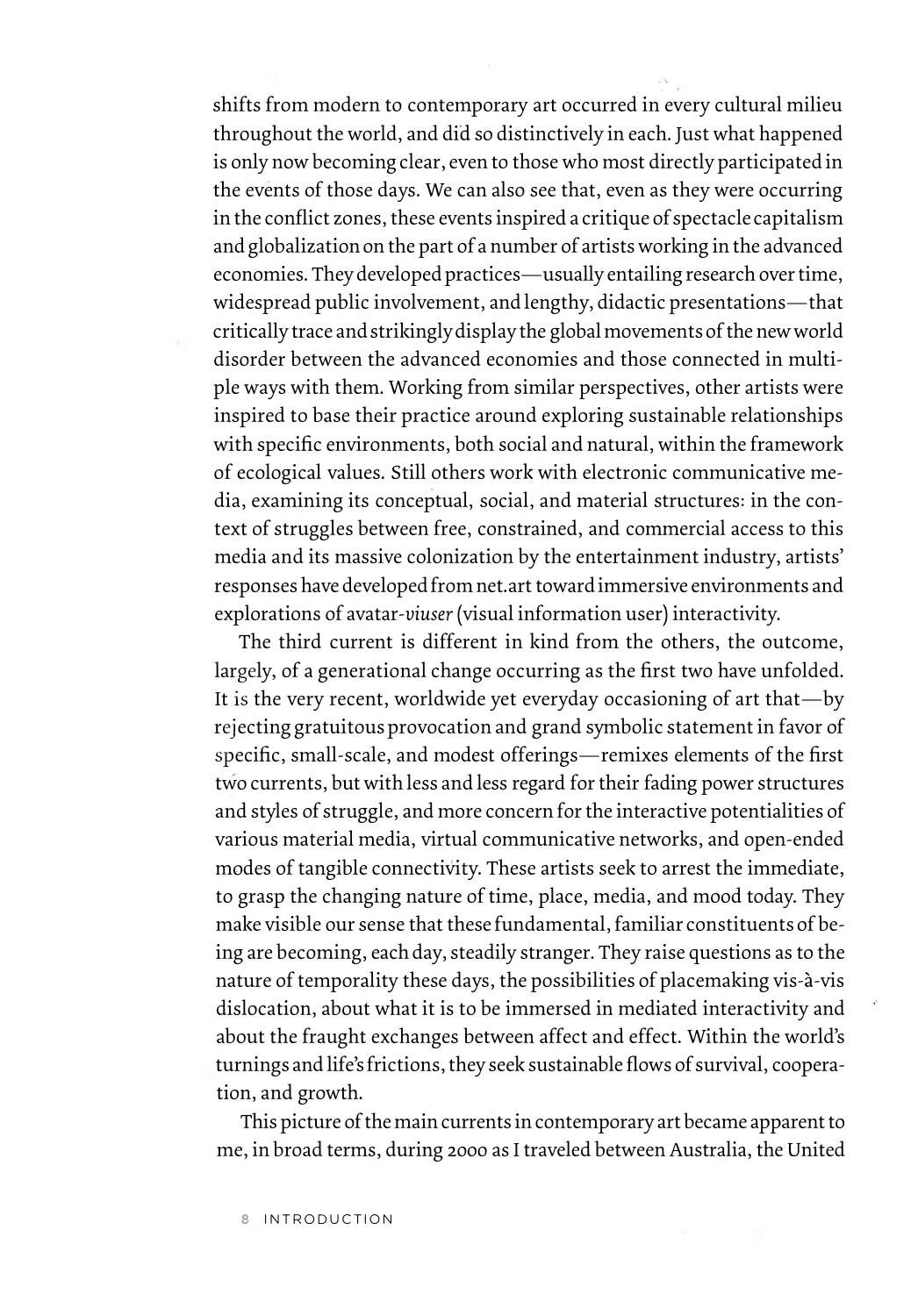Kingdom, Europe, and the United States.<sup>8</sup> Since then, however, the details and the deeper structures emerged gradually, in fragments and patches, as distracting puzzles, or paradoxes disguised as certainties, while I visited museums and galleries, attended biennales and symposia in many different cities, and moved incessantly between the institutions and the less formal practices that display and disseminate art and those, formal and informal, that interpret it. The chapters that follow seek to reveal as much as possible about these experiences as they were happening, to show you how institutions, artists, and critics responded to the recession of the modern in art and the rise of the contemporary. Thus I report on repeat visits to key museums, profiling their attempts--often reluctantly, sometimes presciently-to deal with change as it was occurring. I do the same for key frameworks of interpretation; these, too, have increasingly struggled to deal with the emergent conditions, and the art being made within them. This book invites you to join a worldwide journey that looks into how these questions are being tackled: from well-known public venues (such as the Museum of Modern Art, New York) through lesser known settings (such as the Bienal de La Habana ), to the sometimes esoteric, sometimes explosively public, debates between artists, critics, and, finally, historians that constitute the vital discursive structures of contemporary art.

The chapters are arranged so as to show the emergence of these currents in the both art institutions and the practice of art. "Museums: Modern / Contemporary" explores the triumph of the exhibition over the collection in contemporary museums, this being the main strategy adopted by museums that have been obliged to become sites of attraction within the globalizing culture industry. Their main focus has been the first current of contemporary art described above. Established during modernity, often in contrast to historical survey museums of the art of the past, their commitments to modern art—itself becoming rapidly historical—mean that they must continue to revise their own collection narratives and strive to become vital centers for art that does not necessarily take modernism as its premise. I profile a number of famous museums where this is double act is being negotiated: MaMA, Dia:Beacon, the Saatchi Gallery, and the Tate Modern. "Spectacles: Architecture / Sculpture" offers close studies of two works of art: Frank Gehry's building-as-sculpture, the Guggenheim Museum, Bilbao, and Matthew Barney's Cremaster cycle (1994-2002), especially as staged at the Guggenheim Museum, New York, in 2003. "Markets: Global/ Local" examines the markets for two kinds of contemporary art, utterly distinct in their origins,